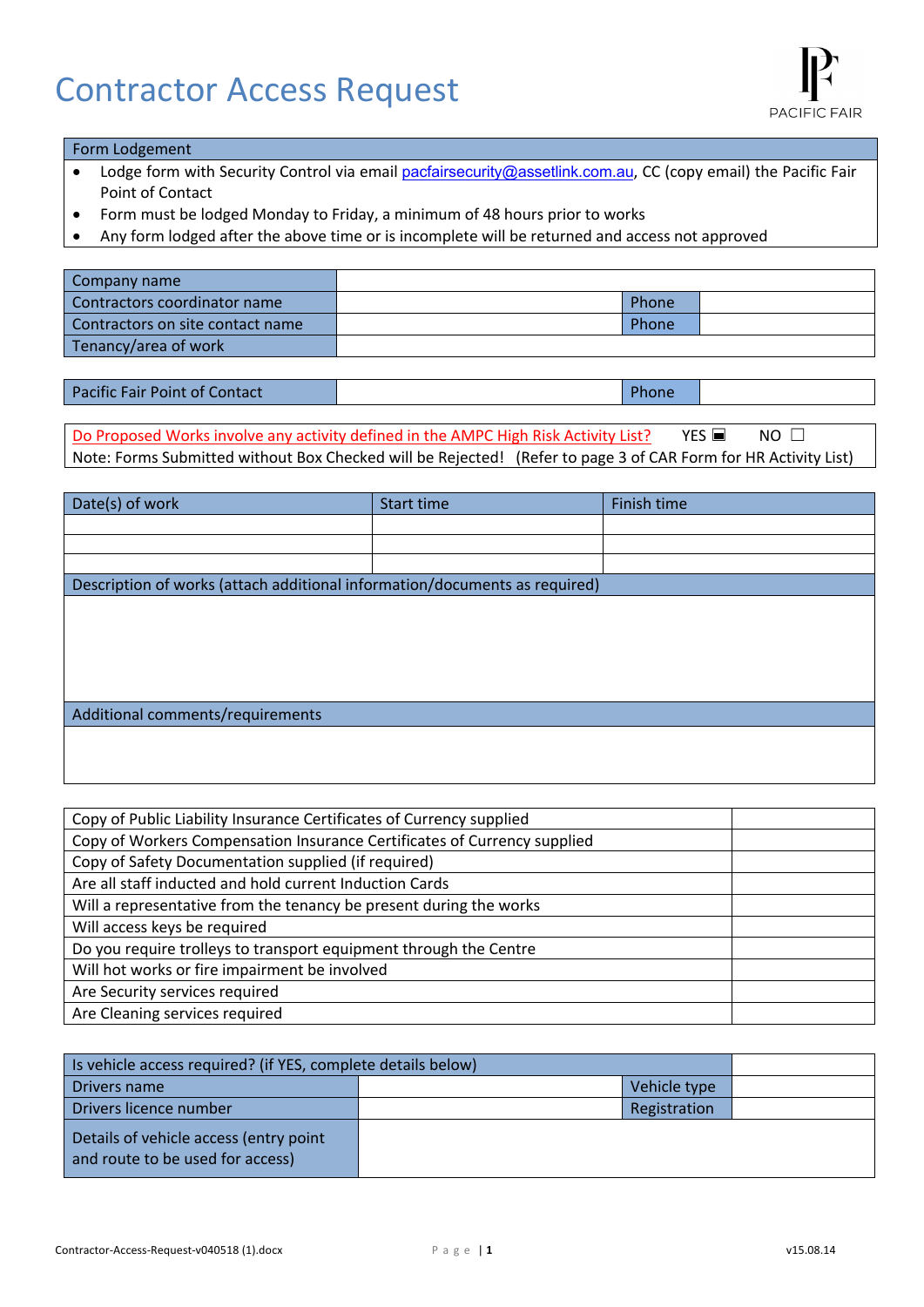# Contractor Access Request

| <b>Contractors must:</b>                                                                                                                                                                                                                                                                                                                                                                                                                                                                                                                                                                                                                                                                                                                                                                                                                                                                                                                                                                                                                                                                                                                                                                                                                                                                                                                                                                                                                                                                                                                                                                                                                                                                                                                                                                                                                                                                                                                                                                                                                                                                                                                                                                                                                                                                                                                                                                                                                                                                                                                                                                                                                                                                                                                                                                                                                                                                                                                                                                                                                                                                                                                                                                                                                                                                                                                                                                                                                                                                                                                                                                                                                                                                                                                                                                                                                      |
|-----------------------------------------------------------------------------------------------------------------------------------------------------------------------------------------------------------------------------------------------------------------------------------------------------------------------------------------------------------------------------------------------------------------------------------------------------------------------------------------------------------------------------------------------------------------------------------------------------------------------------------------------------------------------------------------------------------------------------------------------------------------------------------------------------------------------------------------------------------------------------------------------------------------------------------------------------------------------------------------------------------------------------------------------------------------------------------------------------------------------------------------------------------------------------------------------------------------------------------------------------------------------------------------------------------------------------------------------------------------------------------------------------------------------------------------------------------------------------------------------------------------------------------------------------------------------------------------------------------------------------------------------------------------------------------------------------------------------------------------------------------------------------------------------------------------------------------------------------------------------------------------------------------------------------------------------------------------------------------------------------------------------------------------------------------------------------------------------------------------------------------------------------------------------------------------------------------------------------------------------------------------------------------------------------------------------------------------------------------------------------------------------------------------------------------------------------------------------------------------------------------------------------------------------------------------------------------------------------------------------------------------------------------------------------------------------------------------------------------------------------------------------------------------------------------------------------------------------------------------------------------------------------------------------------------------------------------------------------------------------------------------------------------------------------------------------------------------------------------------------------------------------------------------------------------------------------------------------------------------------------------------------------------------------------------------------------------------------------------------------------------------------------------------------------------------------------------------------------------------------------------------------------------------------------------------------------------------------------------------------------------------------------------------------------------------------------------------------------------------------------------------------------------------------------------------------------------------------|
| Comply with all Health and Safety legislation, regulations, and ALL applicable codes of practice<br>٠<br>Comply with all Health and Safety requirements imposed by AMPC<br>$\bullet$<br>Provide all relevant insurance details prior to work commencing; this includes public liability<br>$\bullet$<br>insurance cover (a minimum of \$20AUD million is required in Australia)<br>Comply with all AMPC workplace policies and procedures<br>$\bullet$<br>Undergo the AMPC Contractor Induction program online<br>$\bullet$<br>Report all incidents, near misses and accidents, including property damage, as soon as possible to<br>$\bullet$<br>the Site Manager or authorised delegate.<br>Be familiar with emergency evacuation plans for the work location.<br>$\bullet$<br>Advise the AMPC Site Manager or authorised delegate of the intention to bring any materials of a<br>$\bullet$<br>hazardous nature onsite, and gain approval from AMPC before this occurs.<br>Ensure that there are documented site specific Safe Work Method Statements and/or Risk<br>$\bullet$<br>Management Plans, prior to commencing work.<br>Ensure all workers are suitably trained, qualified and licensed to conduct works being undertaken if<br>$\bullet$<br>required.<br>Consult, co-operate and co-ordinate activities with AMPC Management and any other parties that<br>$\bullet$<br>have a work health and safety obligation.<br>Advise AMPC on this form if the proposed works involve any activity as per the High Risk Activity List<br>٠<br>Induction<br>For AMP Property Assistance Centre registered contractors;<br>If you have access to Property Assist inductions can be conducted online by following the below link<br>https://www.rapidinduct.com.au/AMPConDUCT<br><b>AMP Capital</b><br>All other contractors are required to complete the Online Induction through Rapid Global.<br><b>Health and</b><br>Please contact Security on Ph: 0755815121 or email at pacfairsecurity@assetlink.com.au<br>٠<br>Safety<br>for details on requirements and the link to complete the company registration and inductions.<br>Manual inductions are no longer permitted at Pacific Fair<br>requirements<br>$\bullet$<br>No contractor or subcontractors will be permitted to conduct works onsite without current<br>for contractors<br>$\bullet$<br>inductions<br>Any contractor or sub-contractor located onsite conducting works without a current induction could<br>٠<br>have the Principal Contractor registration cancelled.<br>Sign in/out<br>All contractors are required to sign in/out at Security Control when completing works on site<br>Contractor Sign on stickers MUST be worn prominently on shirt or uniform when conducting works<br>$\bullet$<br>onsite.<br>Failure to sign in and out may result in inductions being cancelled requiring re induction.<br>$\bullet$<br><b>Permits to work</b><br>The following works require permit lodgement and approval, please note these forms are to be<br>completed in hard copy due to the requirement for the form to be signed.<br>Hot Works - hot works include grinding, welding, thermal or oxygen cutting or heating, flared flame<br>$\bullet$<br>and other related heat-producing or spark producing operations<br>Confined Space Access - an enclosed or partially enclosed space that, is not designed or intended<br>$\bullet$<br>primarily to be occupied by a person<br>Roof Access - no person shall access the roof area of any building unless appropriately trained and<br>have completed a roof access permit (<br><b>Risk Management Plans &amp; Surveys</b><br>ASBMAN, Confined Space Entry, Hazardous materials, Roof Safety Management & Hazardous<br>Chemical surveys are available for review at the Security Control Contractor Sign in location. |